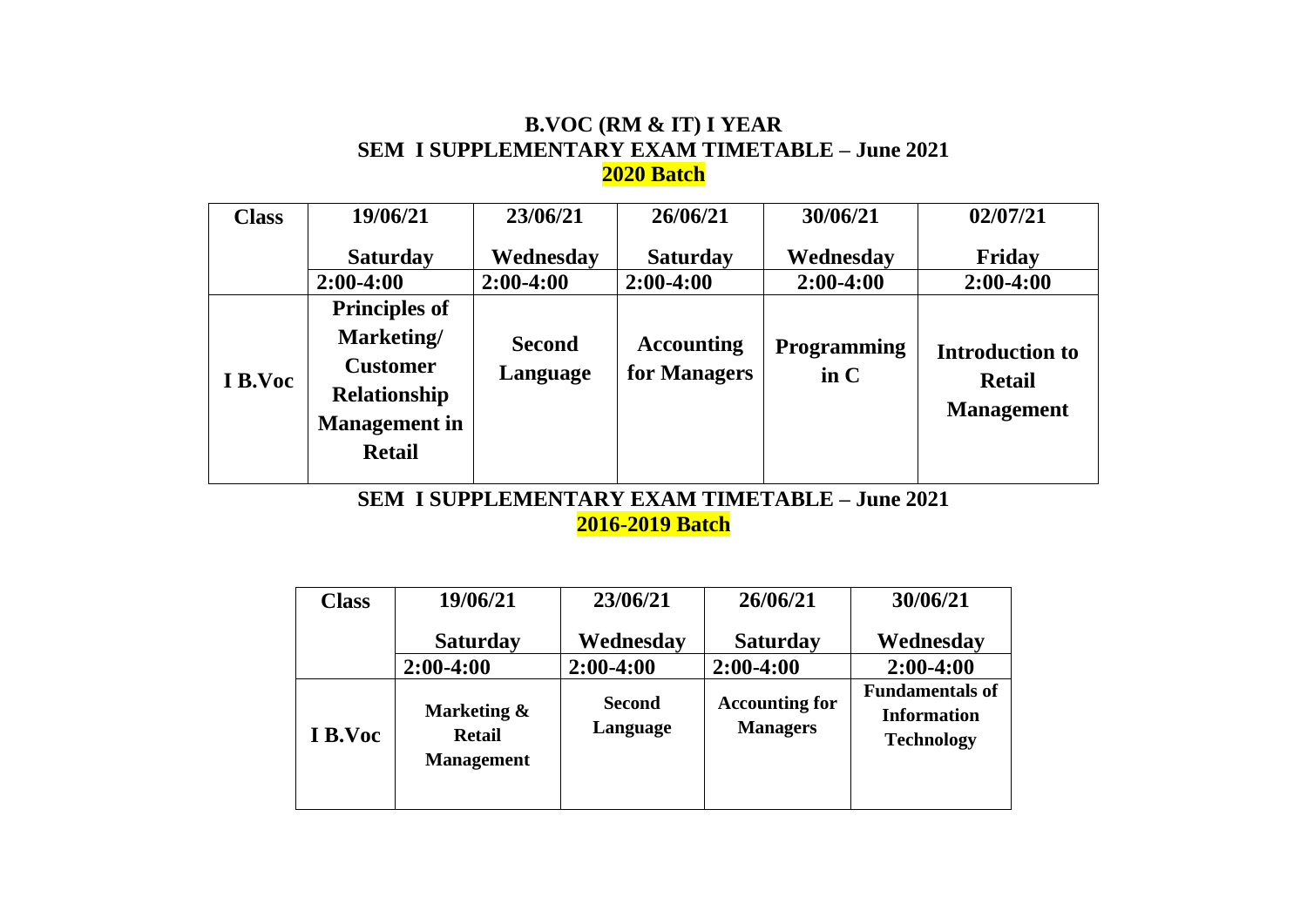#### **I B.Voc. SEM-II SUPPLEMENTARY EXAM TIME TABLE - JUNE 2021**

| <b>Class</b> | 18/06/21                                               | 22/06/21                       | 25/06/21                                        | 03/07/21                  |
|--------------|--------------------------------------------------------|--------------------------------|-------------------------------------------------|---------------------------|
|              | Friday                                                 | <b>Tuesday</b>                 | Friday                                          | <b>Saturday</b>           |
|              | 10:30-12:30                                            | 10:30-12:30                    | $10:30-12:30$                                   | $10:00 - 12:00$           |
| <b>HLP</b>   | <b>Retail</b><br><b>Business</b><br><b>Environment</b> | <b>Programming</b><br>with $C$ | <b>Quantitative Tech for</b><br><b>Managers</b> | <b>Second</b><br>Language |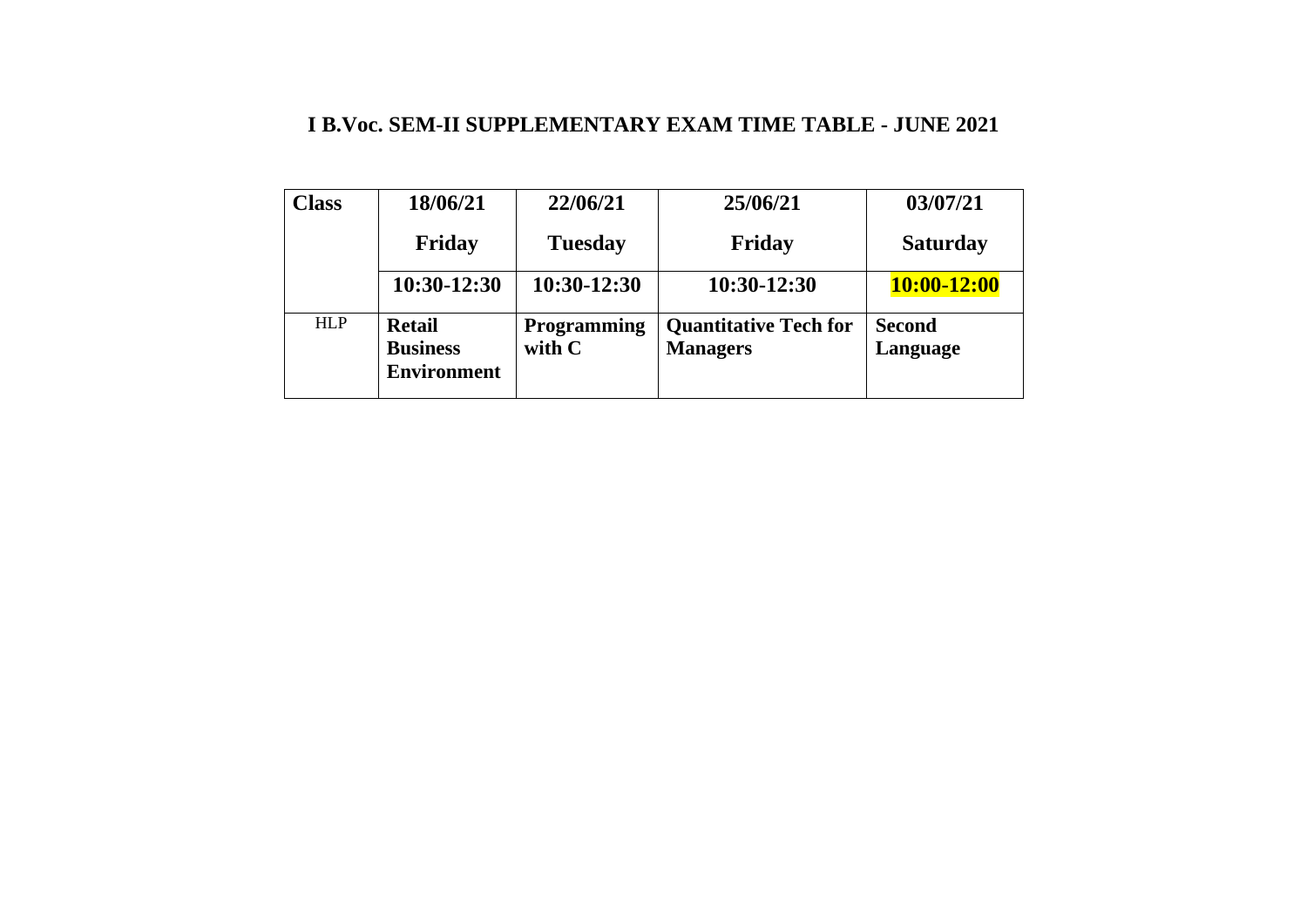# **B.Voc II – year Semester III Supplementary Exam Timetable June 2021**

| <b>Class</b> | 16/06/21      | 22/06/21                  | 29/06/21                       | 03/07/21            | 06/07/21                                                |
|--------------|---------------|---------------------------|--------------------------------|---------------------|---------------------------------------------------------|
|              | Wednesday     | <b>Tuesday</b>            | <b>Tuesday</b>                 | <b>Saturday</b>     | <b>Tuesday</b>                                          |
|              | $2:00 - 3:00$ | $2:00-4:00$               | $2:00-4:00$                    | $2:00-4:00$         | $2:00-4:00$                                             |
| II B.Voc     | <b>OE</b>     | Comm Skills in<br>English | Retail Financial<br>Management | <b>Business Law</b> | <b>Relational Database</b><br><b>Systems Management</b> |

# **B.Voc II – year**

### **Semester IV Supplementary Exam Timetable June 2021**

| <b>Class</b>    | 16/06/21      | 21/06/21        | 24/06/21                                                      | 28/06/21      | 01/07/21        |
|-----------------|---------------|-----------------|---------------------------------------------------------------|---------------|-----------------|
|                 | Wednesday     | <b>Monday</b>   | <b>Thursday</b>                                               | <b>Monday</b> | <b>Thursday</b> |
|                 | $10:30-11:30$ | $10:30-12:30$   | $10:30-12:30$                                                 | $10:30-12:30$ | $10:00 - 12:00$ |
| II B.Voc   $OE$ |               | <b>Taxation</b> | Supply chain Management   E-Commerce   Comm Skills in English |               |                 |